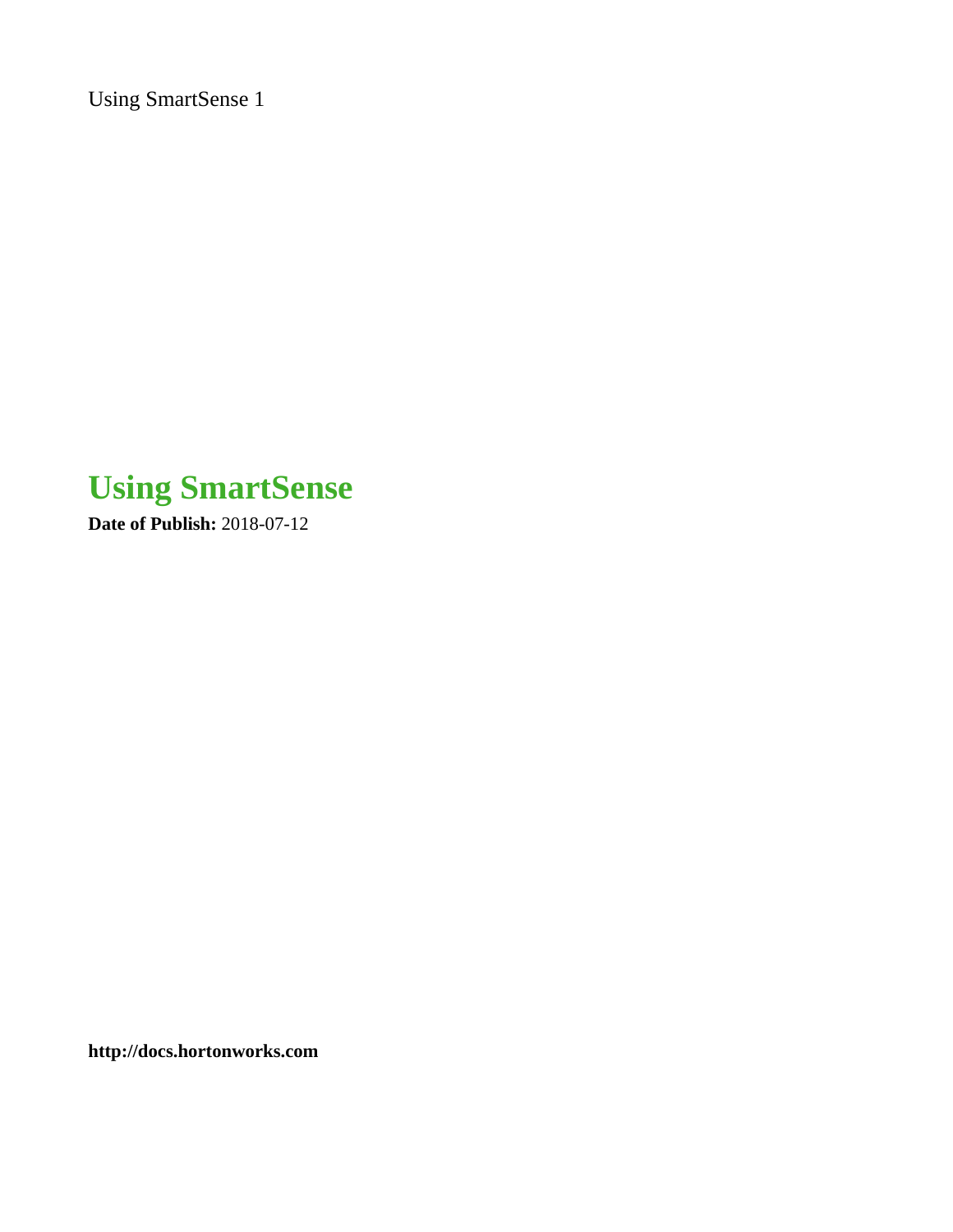## **Contents**

| Automatically capturing and uploading bundles via SmartSense gateway 5 |  |
|------------------------------------------------------------------------|--|
|                                                                        |  |
|                                                                        |  |
|                                                                        |  |
|                                                                        |  |
|                                                                        |  |
|                                                                        |  |
|                                                                        |  |
|                                                                        |  |
|                                                                        |  |
|                                                                        |  |
|                                                                        |  |
|                                                                        |  |
|                                                                        |  |
|                                                                        |  |
|                                                                        |  |
|                                                                        |  |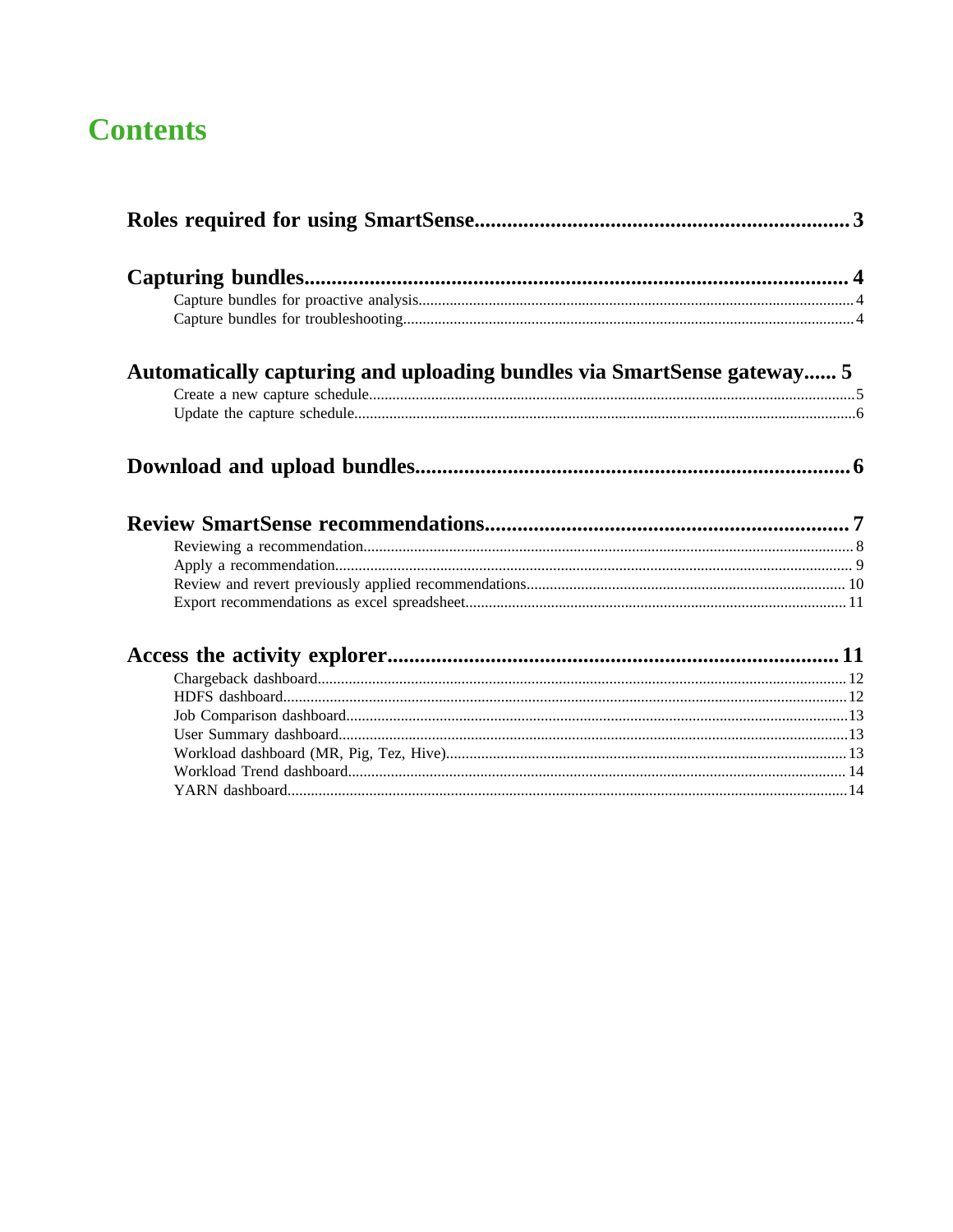## <span id="page-2-0"></span>**Roles required for using SmartSense**

The following table describes bundle capture-related actions and roles required to perform them.

"Other Users" include Cluster Administrator, Cluster User, Service Operator, Service Administrator, and Cluster Operator as defined in Ambari documentation related to understanding cluster roles.

#### **Table 1: Roles required for using SmartSense**

| Action                       | Ambari Administrator | Other Users* |
|------------------------------|----------------------|--------------|
| Access Ambari View           |                      |              |
| Initiate SmartSense capture  |                      |              |
| Initiate support capture     |                      |              |
| View "Bundles" page          |                      |              |
| View bundle                  |                      |              |
| Upload a bundle              |                      |              |
| Download encrypted bundles   |                      |              |
| Download unencrypted bundles |                      |              |
| Delete bundles               |                      |              |
| View capture schedule        |                      |              |
| Update capture schedule      |                      |              |
| Pause capture schedule       |                      |              |
| Activate capture schedule    |                      |              |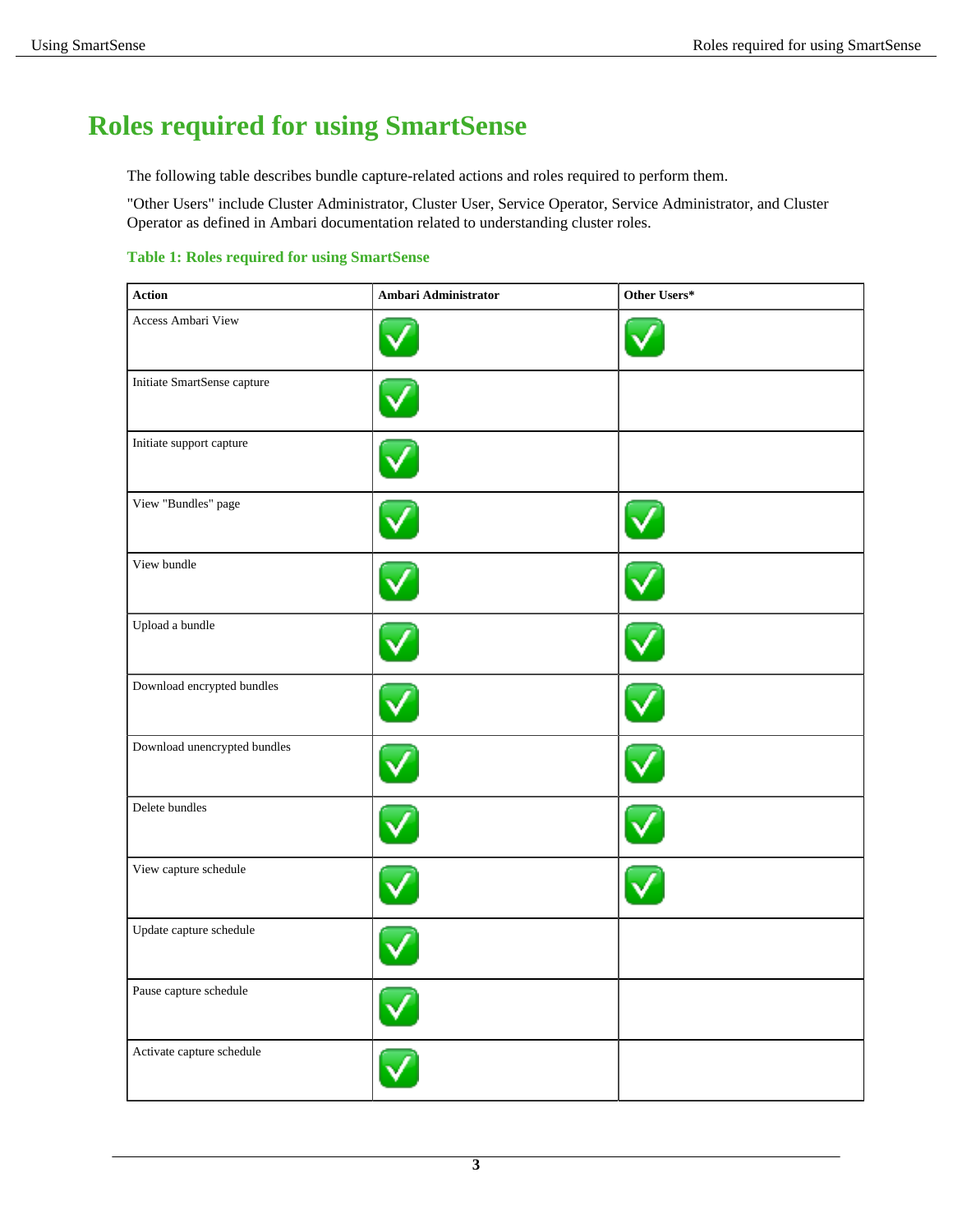| Action                  | Ambari Administrator | Other Users* |
|-------------------------|----------------------|--------------|
| Delete capture schedule |                      |              |
| View recommendations    |                      |              |
| Apply recommendations   |                      |              |
| Revert recommendations  |                      |              |

#### **Related Information**

[Understanding cluster roles](https://docs.hortonworks.com/HDPDocuments/Ambari-2.7.0.0/administering-ambari/content/amb_understanding_cluster_roles.html)

## <span id="page-3-0"></span>**Capturing bundles**

After you install the SmartSense service and view, data collection can begin.

To trigger an ad hoc capture, access the **SmartSense View** by clicking the ш

icon and selecting **SmartSense View**, and then follow steps depending on your use case:

- Capturing for proactive analysis: Use this if you would like to prevent issues, improve security, and/or increase availability and performance of your cluster.
- Capturing for troubleshooting: Use this if you are working with support to troubleshoot a support case.

### <span id="page-3-1"></span>**Capture bundles for proactive analysis**

To capture bundles for analysis, follow these steps.

#### **Procedure**

**1.** To trigger an ad hoc capture, access the **SmartSense View** by clicking the m

icon and selecting **SmartSense View**.

- **2.** Click the Capture link in the top-right corner to access the Data Capture page.
- **3.** On the Data Capture page, under Select the intent for data capture, select **Proactive Analysis**.
- **4.** Click the **Capture** button.

SmartSense will analyze cluster configuration and metrics for all cluster nodes, and will produce recommendations to prevent issues, improve security, availability and performance of your cluster.

### <span id="page-3-2"></span>**Capture bundles for troubleshooting**

To capture bundles for troubleshooting, follow these steps.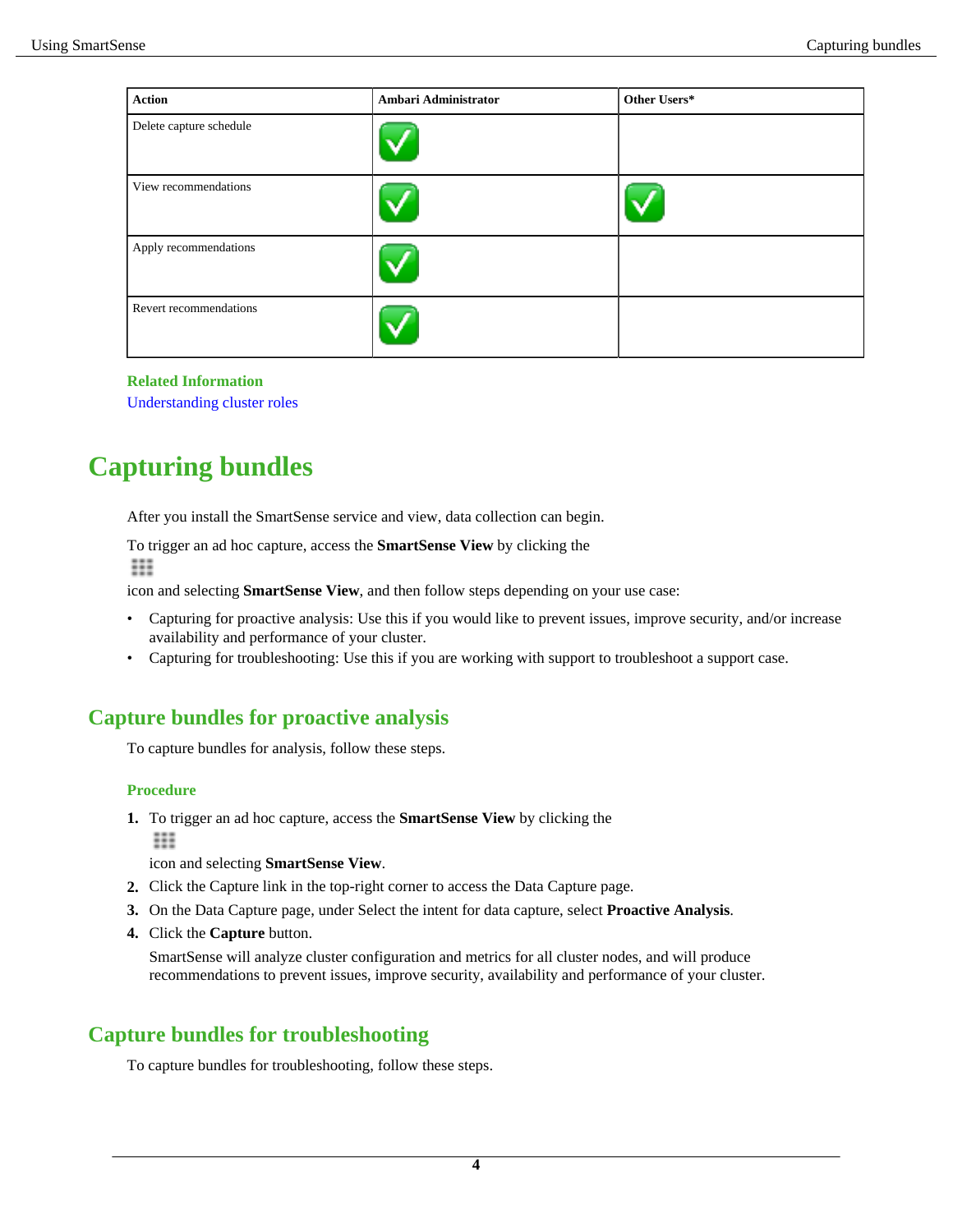### **Procedure**

**1.** To trigger an ad hoc capture, access the **SmartSense View** by clicking the ш

icon and selecting **SmartSense View**

- **2.** Click the Capture link in the top-right corner to access the Data Capture page.
- **3.** On the Data Capture page, under Select the intent for data capture, select **Support Case Troubleshooting**.
- **4.** Enter your Case Number.
- **5.** Select the type of diagnosis:
	- Cluster Service

a) Select services for diagnosis. The list services that can be captured is available in the documentation related to services available for capture.

b) Select hosts for diagnosis: All Hosts or choose Only Specific Hosts and select specific hosts.

• YARN Application:

Enter Application ID. The YARN application details, application master logs and a subset of container logs will be captured.

• Hive Query:

**Note:**

This option is only available when DAS is installed on the cluster.

Enter one of the following: Tez DAG ID, YARN App ID, MR Job ID, or Hive Query ID. The SQL query, execution plan, application logs will be captured.

**6.** Click the Capture button.

This triggers Ambari agents on each node to invoke the HST agent to capture specific data.

#### **Results**

After HST agents complete their captures and report data to the HST server, the completed bundle is available in the bundles list for download, or it is automatically uploaded to the SmartSense Gateway, if configured. Refer to the documentation related to downloading and uploading bundles.

#### **Related Information**

[List of services available for capture](https://docs.hortonworks.com/HDPDocuments/SS1/SmartSense-1.5.0/introduction/content/ss_services_available_for_capture.html) [Download and upload bundles](#page-5-1)

## <span id="page-4-0"></span>**Automatically capturing and uploading bundles via SmartSense gateway**

When enabled, the gateway automatically uploads completed bundles to Hortonworks when a capture is completed. This includes SmartSense analysis as well as support case troubleshooting bundles. You can also schedule SmartSense analysis bundles for capture and automatic upload in the SmartSense Ambari View.

### <span id="page-4-1"></span>**Create a new capture schedule**

If you have deleted the default capture schedule, you can create a new one by following these steps: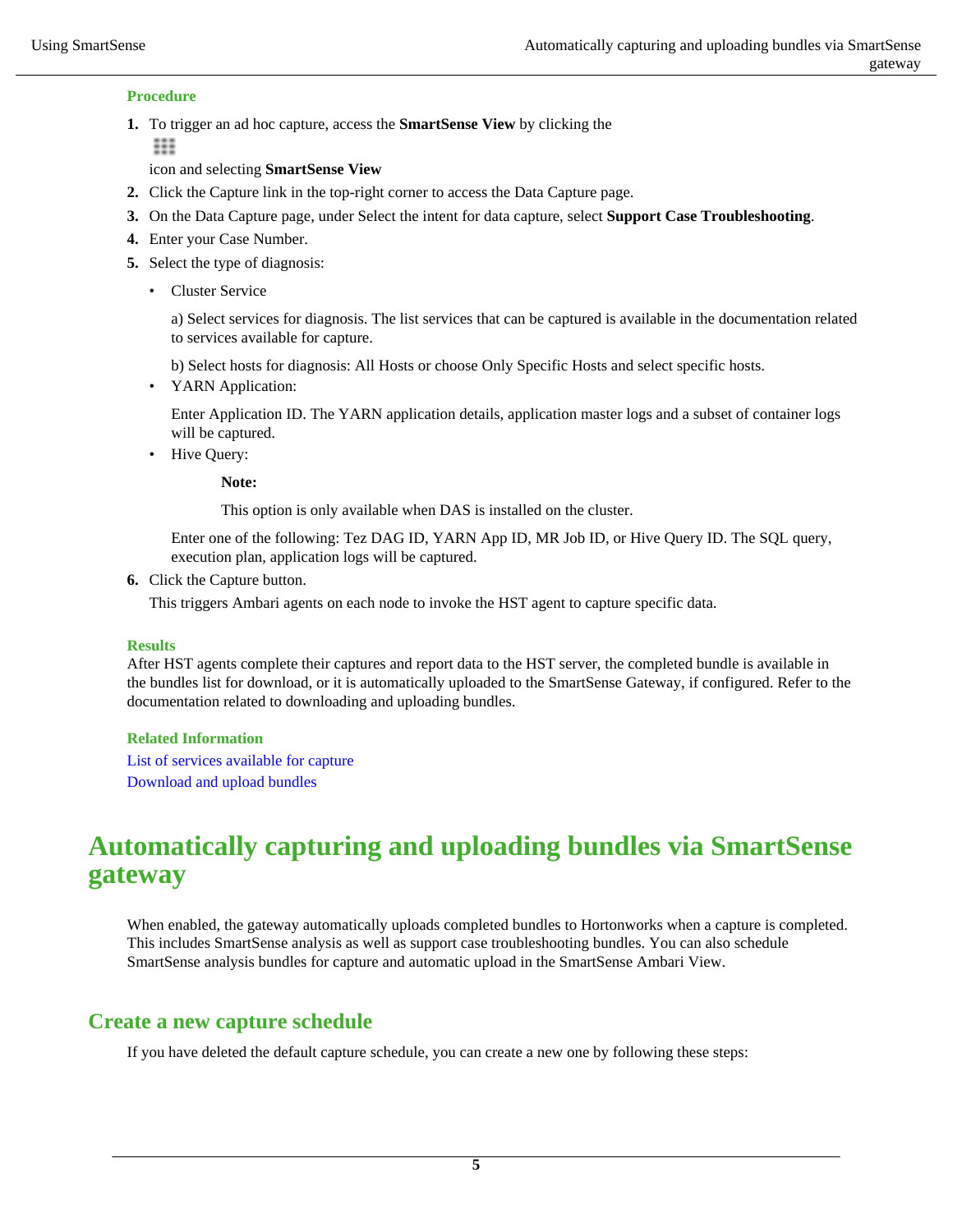### **Procedure**

**1.** Access **SmartSense View** by clicking

ш

and selecting **SmartSense View**.

- **2.** Click the **Schedule** link in the top right corner to access the scheduler settings.
- **3.** Select the scheduling period (weekly or monthly) and the day of the week and time of day that you want the capture to take place. Click **Set Capture Schedule**.

**Note:**

Scheduler changes take up to one hour to take effect.

### <span id="page-5-0"></span>**Update the capture schedule**

The SmartSense view provides a way to easily create, update, pause, resume, and remove the schedules used for automated bundle capture and upload. When you deploy it, SmartSense creates a default capture schedule. To view this default capture schedule and update it, follow these steps:

### **Procedure**

**1.** Access **SmartSense View** by clicking ш

and selecting **SmartSense View**.

- **2.** Click the **Schedule** link in the top right corner to access the scheduler settings.
- **3.** Remove, pause, or resume existing schedules.

You can also update the capture schedule by selecting a new scheduling period (weekly or monthly) or changing the day of the week and time of day that you want the capture to take place.

**Note:**

Scheduler changes take up to one hour to take effect.

## <span id="page-5-1"></span>**Download and upload bundles**

Completed bundles can be manually downloaded and uploaded. To view and download bundles, follow these steps:

### **Procedure**

**1.** Access the **SmartSense View** by clicking ш

and selecting **SmartSense View**.

**2.** Click the **Bundles** link in the top right corner.

This page shows all bundles that have been captured and their status. If data is still being captured, the UI automatically updates itself with the capture progress until completed.

- **3.** After the bundle is in a completed state, you can:
	- Download it manually by clicking **Download** and selecting either **Download Encrypted** or **Download Unencrypted**.
	- Upload it manually by clicking Upload.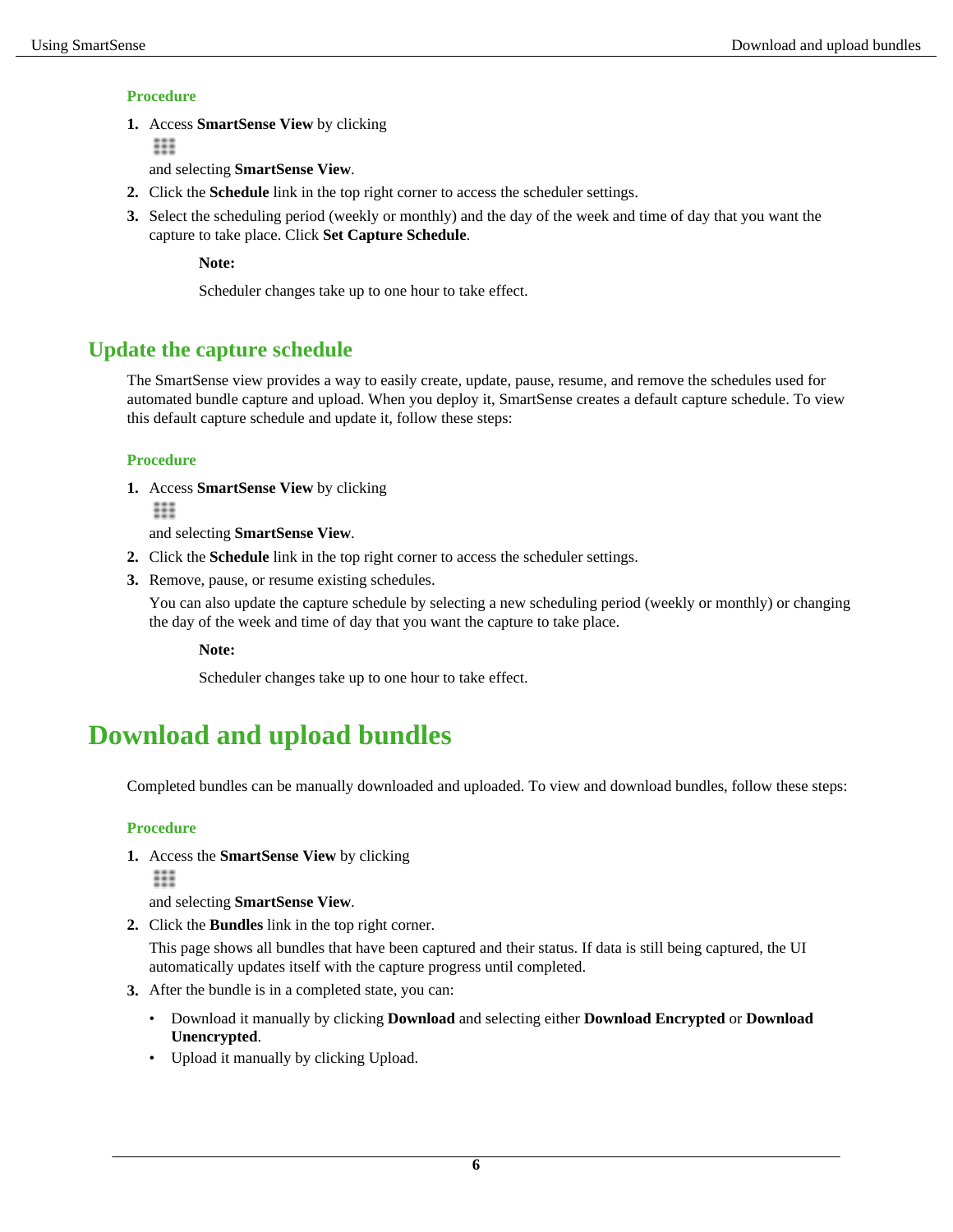#### **What to do next**

You can also automate and schedule this process by using the SmartSense gateway. When using the SmartSense gateway, all bundles are uploaded to Hortonworks. When support case troubleshooting bundles are received, they trigger a case notification. This case notification uses the case number provided during the capture initiation process. For more information about available ways to upload support bundles, refer to documentation related to bundle transport.

**Related Information** Bundle transport

## <span id="page-6-0"></span>**Review SmartSense recommendations**

You can access your SmartSense recommendations from SmartSense View in Ambari web UI, as described in the following steps.

Prerequisites

In order for recommendations to be generated for your cluster, you first need to capture a bundle and then upload it through HTTPS gateway for analysis. Alternatively, you can schedule automatic capture and upload using the SmartSense gateway.

Steps

**1.** Access the **SmartSense View** by clicking

m

and selecting **SmartSense View**.

- **2.** Click the **Recommendations** link in the top right corner.
- **3.** From the recommendations page, you can view open recommendations, and view previously deferred and ignored recommendations.
- **4.** To make sure that the recommendations are up-to-date, from the



menu select Get Latest.

- **5.** You can search and filter the recommendations:
	- Click on a column name to sort the recommendations accordingly.
	- Use the search box in the top right corner to filter recommendations.
	- To review and apply, ignore, or defer a recommendation, click on its corresponding row.

The following information is available for each item on the recommendations list: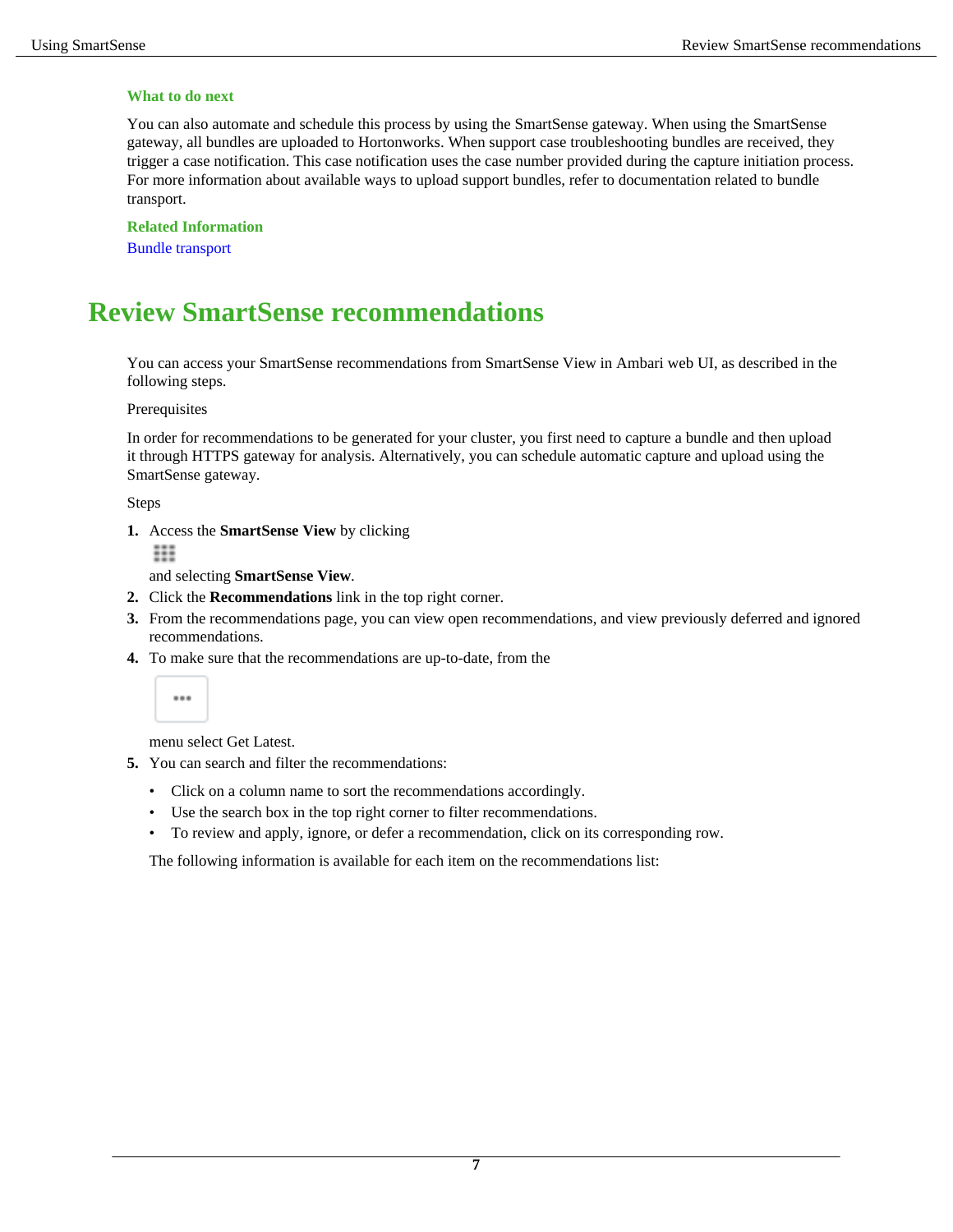### **Table 2: Recommendations list**

| Column         | <b>Description</b>                                                                                       |
|----------------|----------------------------------------------------------------------------------------------------------|
| Priority       | One of:                                                                                                  |
|                | Critica                                                                                                  |
|                | High                                                                                                     |
|                | Medium                                                                                                   |
|                | Low                                                                                                      |
| Service        | The HDP service to which the recommendation applies.                                                     |
| Recommendation | The summary of the recommendation.                                                                       |
| Category       | Broad category (such as "Operations", "Performance", or "Security") to which the recommendation belongs. |
| Avg. Rating    | Average customer rating for the recommendation.                                                          |
| Classifiers    | These markers indicate actions available for any recommendation:                                         |
|                |                                                                                                          |
|                | means that the recommendation can be applied automatically through Ambari.                               |
|                |                                                                                                          |
|                | means that the configuration is not managed by Ambari and you must apply the recommendation manually.    |
|                |                                                                                                          |
|                | means that in order to apply the recommendation you must also apply dependent recommendations.           |
|                |                                                                                                          |
|                | means that the recommendation has previously been applied and then reverted.                             |

#### **Related Information**

[Capturing bundles](#page-3-0) [Download and upload bundles](#page-5-1) [Automatically capturing and uploading bundles via SmartSense gateway](#page-4-0) [Reviewing a recommendation](#page-7-0)

### <span id="page-7-0"></span>**Reviewing a recommendation**

To review a recommendation, click on its corresponding row.

The following actions are available for each recommendation:

- Ignore Let us know that you do not want to apply this recommendation and help us understand why.
- Defer Let us know that you will be applying this at a later date, but not right now.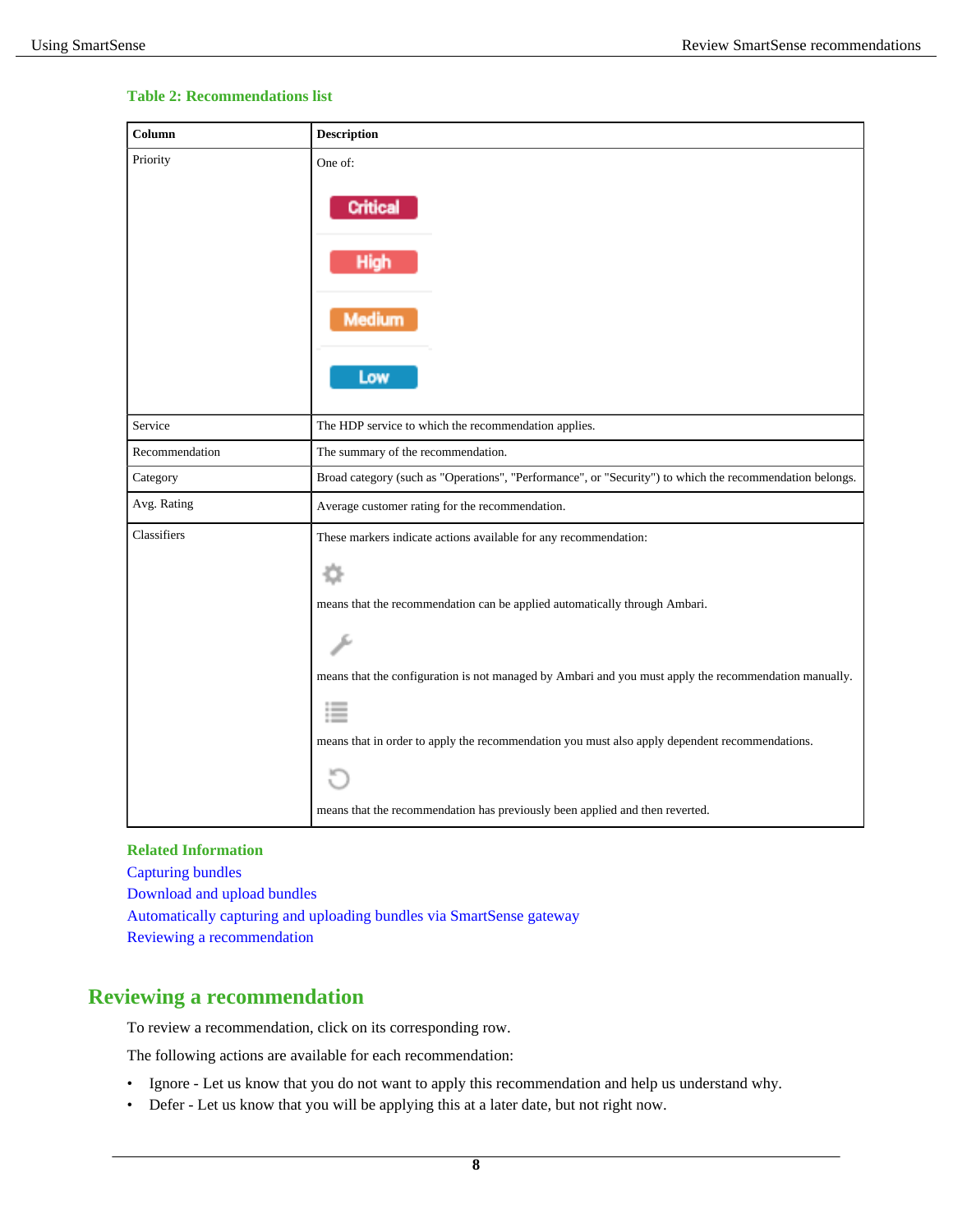• Mark As Applied (for recommendations that have to be applied manually), or Proceed to Apply (for recommendations that can be applied automatically)

If you ignore or defer a recommendation, you can still apply it later.

After clicking on a specific recommendation, the following information is available for each recommendation:

#### **Recommendation details**

| Column                         | <b>Description</b>                                                                                                                                                                                                                                                                                                                                                                                          |
|--------------------------------|-------------------------------------------------------------------------------------------------------------------------------------------------------------------------------------------------------------------------------------------------------------------------------------------------------------------------------------------------------------------------------------------------------------|
| Priority                       | One of:<br><b>Critical</b><br>High<br>Medium<br>Low                                                                                                                                                                                                                                                                                                                                                         |
| <b>Status</b>                  | One of:<br>$\bullet$<br>Open<br>Applied<br>٠<br>Ignored<br>Deferred<br>Reverted<br>$\bullet$<br>Reopened<br>$\bullet$                                                                                                                                                                                                                                                                                       |
| <b>Recommendation Category</b> | Broad category (such as "Operations", "Performance", or "Security") to which the recommendation belongs.                                                                                                                                                                                                                                                                                                    |
| Affects                        | Describes to which specific software component the recommendation is related.                                                                                                                                                                                                                                                                                                                               |
| Rule Id                        | Unique ID that identifies the SmartSense rule related to the SmartSense recommendation.                                                                                                                                                                                                                                                                                                                     |
| Description                    | Background and context related to the recommendation.                                                                                                                                                                                                                                                                                                                                                       |
| Findings                       | Description of how your cluster deviates from the recommended configuration.                                                                                                                                                                                                                                                                                                                                |
| Recommendation                 | An outline of specific changes that need to be made to your cluster to apply the recommendation.                                                                                                                                                                                                                                                                                                            |
| Configurations                 | Lists affected configuration properties, including:<br>Config File - The specific file that needs to be changed<br>$\bullet$<br>Property Name - The specific property that needs to be changed<br>Captured Value - Configured value at the time of bundle capture<br>Current Value - Current configured value in Ambari<br>$\bullet$<br>Recommended Value - Recommended value for this cluster<br>$\bullet$ |
| Affected hosts                 | Hosts on which the configuration change is required.                                                                                                                                                                                                                                                                                                                                                        |

### <span id="page-8-0"></span>**Apply a recommendation**

While some recommendations can be applied automatically, others have to be applied manually.

There are two ways to tell how a recommendation can be applied:

• When reviewing open recommendations, you can see in the Classifiers column, what options are available for which recommendation.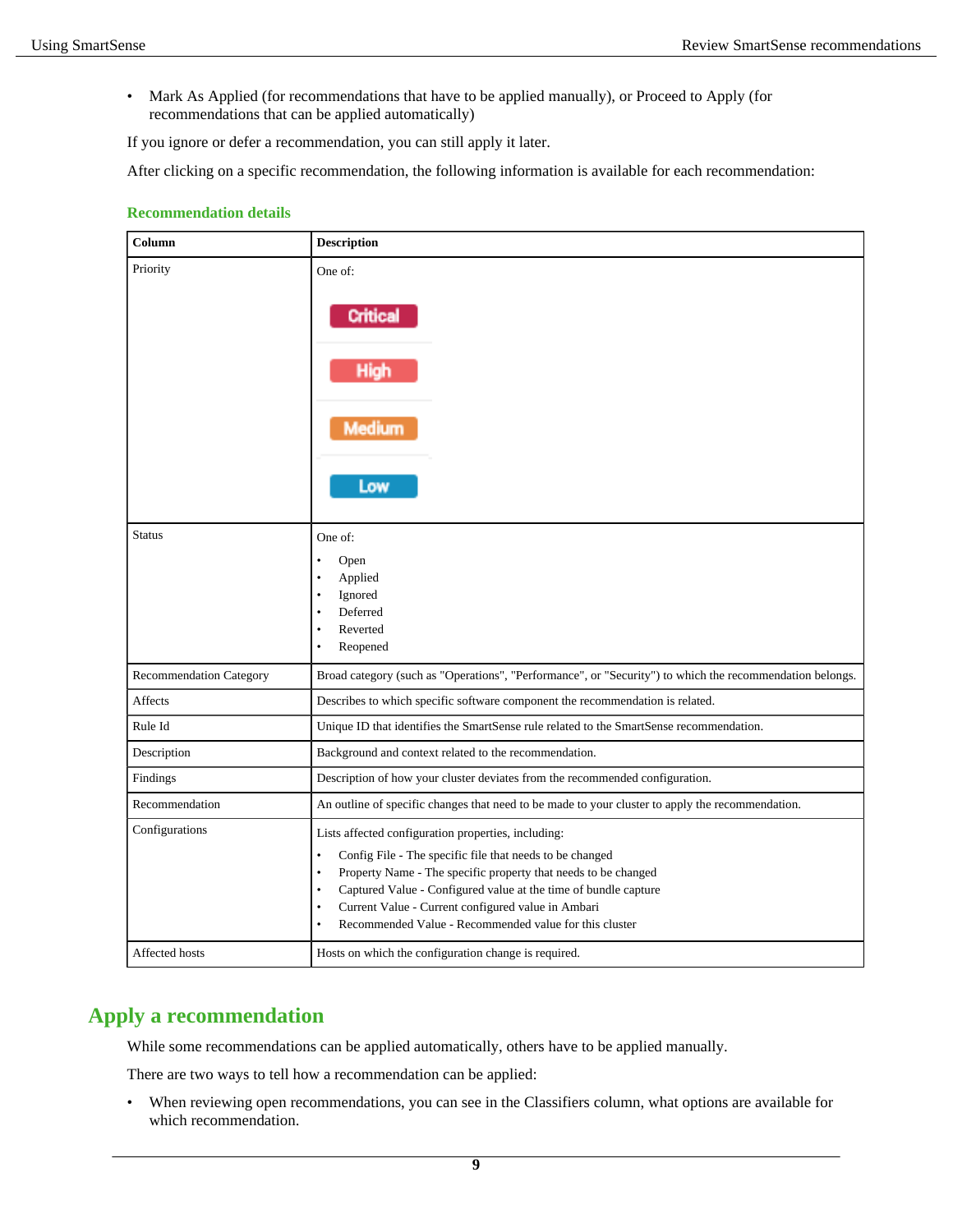When reviewing a specific recommendation, you can see one of the two options: Mark As Applied (for recommendations that must be applied manually) or Proceed to Apply (for recommendations that must be applied automatically).

#### **Automatically apply a recommendation**

Applying a recommendation automatically involves the following tasks:

Steps

- **1.** From the Recommendations page, click on the table row corresponding to the recommendation that you want to review.
- **2.** Click on Proceed to Apply.
- **3.** Review recommended changes.
- **4.** Enter a comment in the Change Notes field. This comment will later allow you to track the Ambari configuration version created after applying a configuration.
- **5.** Click on Apply.
- **6.** You can optionally provide feedback for this recommendation and then click on Submit Feedback. Or you can opt out and click I will provide later. You can still provide feedback later, from the History page.
- **7.** You can view the configuration change in Ambari configuration history.

### **Manually apply a recommendation**

Applying a recommendation manually involves the following tasks:

Steps

- **1.** From the Recommendations page, click on the table row corresponding to the recommendation that you want to review.
- **2.** Apply the recommendation manually.
- **3.** Click on Mark As Applied.
- **4.** Click on I have to confirm that you've applied the changes.

#### **Note:**

You can revert previously applied recommendations. This option is available on the History page.

#### **Related Information**

[Review SmartSense recommendations](#page-6-0) [Reviewing a recommendation](#page-7-0) [Review and revert previously applied recommendations](#page-9-0)

### <span id="page-9-0"></span>**Review and revert previously applied recommendations**

To view the history of previously applied recommendations, follow these steps:

#### **Procedure**

**1.** Click on the



menu and select Show History.

The History tab allows you to review previously applied, ignored, deferred, and reverted recommendations, and, if needed, revert applied recommendations and review and reopen deferred and ignored recommendations.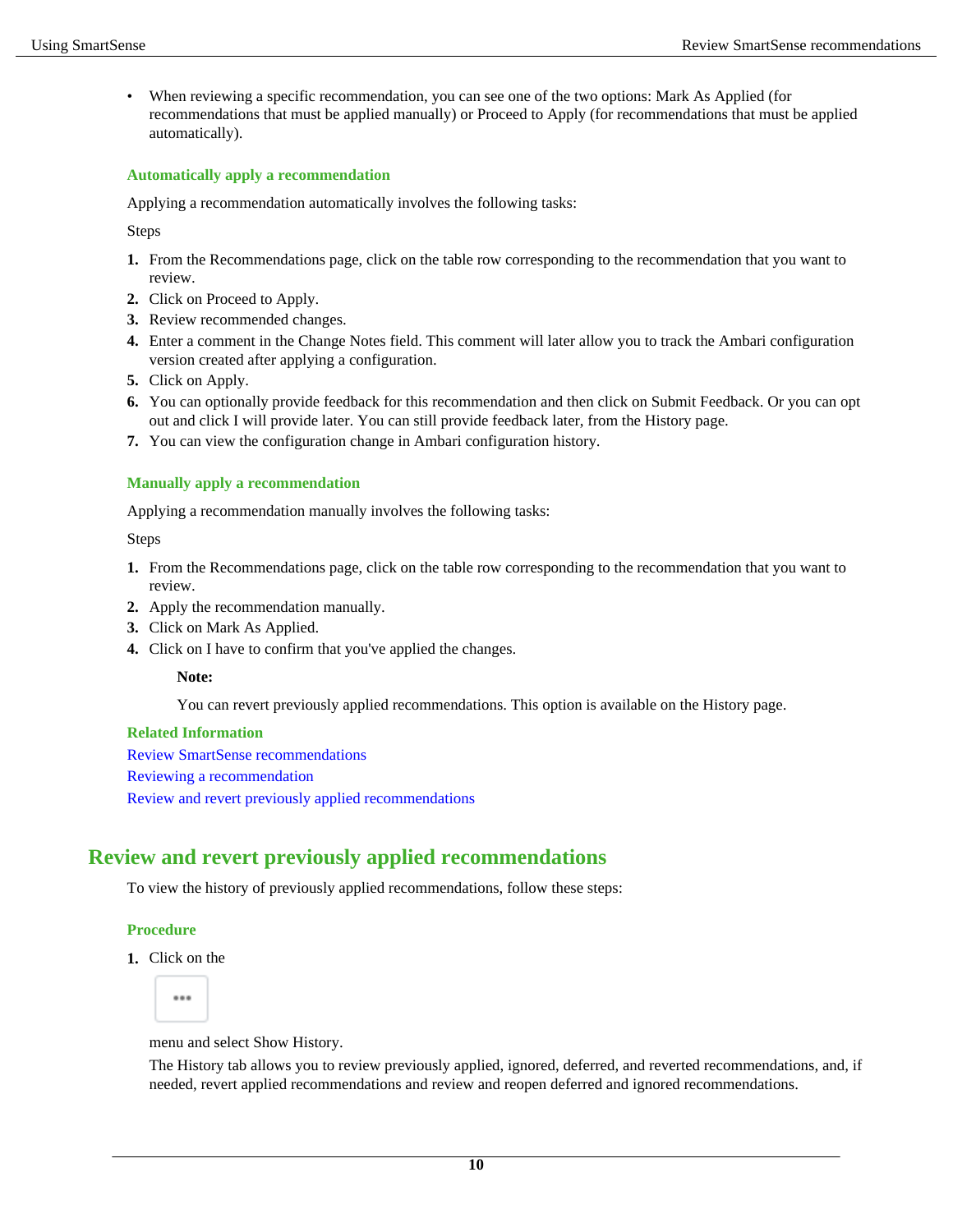- **2.** To get more details about a specific recommendation, click
- . **3.** You have an option to Review and Revert. If a recommendation has previously been reverted, this option is grayed out.

### <span id="page-10-0"></span>**Export recommendations as excel spreadsheet**

You can export SmartSense recommendations to an Excel spreadsheet (XLSX file format).

To do that, click on the

...

menu and select Export as Excel. The spreadsheet will be downloaded to your default download location.

## <span id="page-10-1"></span>**Access the activity explorer**

The activity explorer includes an embedded instance of Apache Zeppelin, which hosts pre-built notebooks that visualize cluster utilization data related to user, queue, job duration, and job resource consumption. To access the activity explorer, follow these steps:

#### **Procedure**

- **1.** Navigate to the Ambari **Dashboard** and click the **SmartSense** service.
- **2.** In the **Summary** tab, access **Quick Links** > **Activity Explorer**.

This launches the activity explorer in a new browser tab.

- **3.** Log in with your activity explorer admin credentials.
- **4.** From the **Notebook** dropdown in the top toolbar, select the name of the notebook that you want to view.

Zeppelin organizes data in notebooks, where each notebook contains rows of paragraphs. Each paragraph visualizes the results of a single SQL statement using either a table, bar chart, pie chart, area chart, line chart, or scatter plot.

The following preconfigured notebooks are available:

- Chargeback dashboard
- HDFS dashboard
- Job Comparison dashboard
- User Summary dashboard
- Workload dashboard (MR, Pig, Tez, Hive)
- Workload Trend dashboard
- YARN dashboard

Once you opened a notebook, be aware of these three operations:

- **a.** Since the notebooks represent a view of SmartSense utilization data at a specific point in time, they need to be refreshed. In order to refresh all of the data shown in all paragraph of a notebook, you need to:
	- Hover over the row containing the notebook title, and a set of controls will appear.
	- Click on the

button to "Run all paragraphs". The data for each paragraph in the notebook will be refreshed.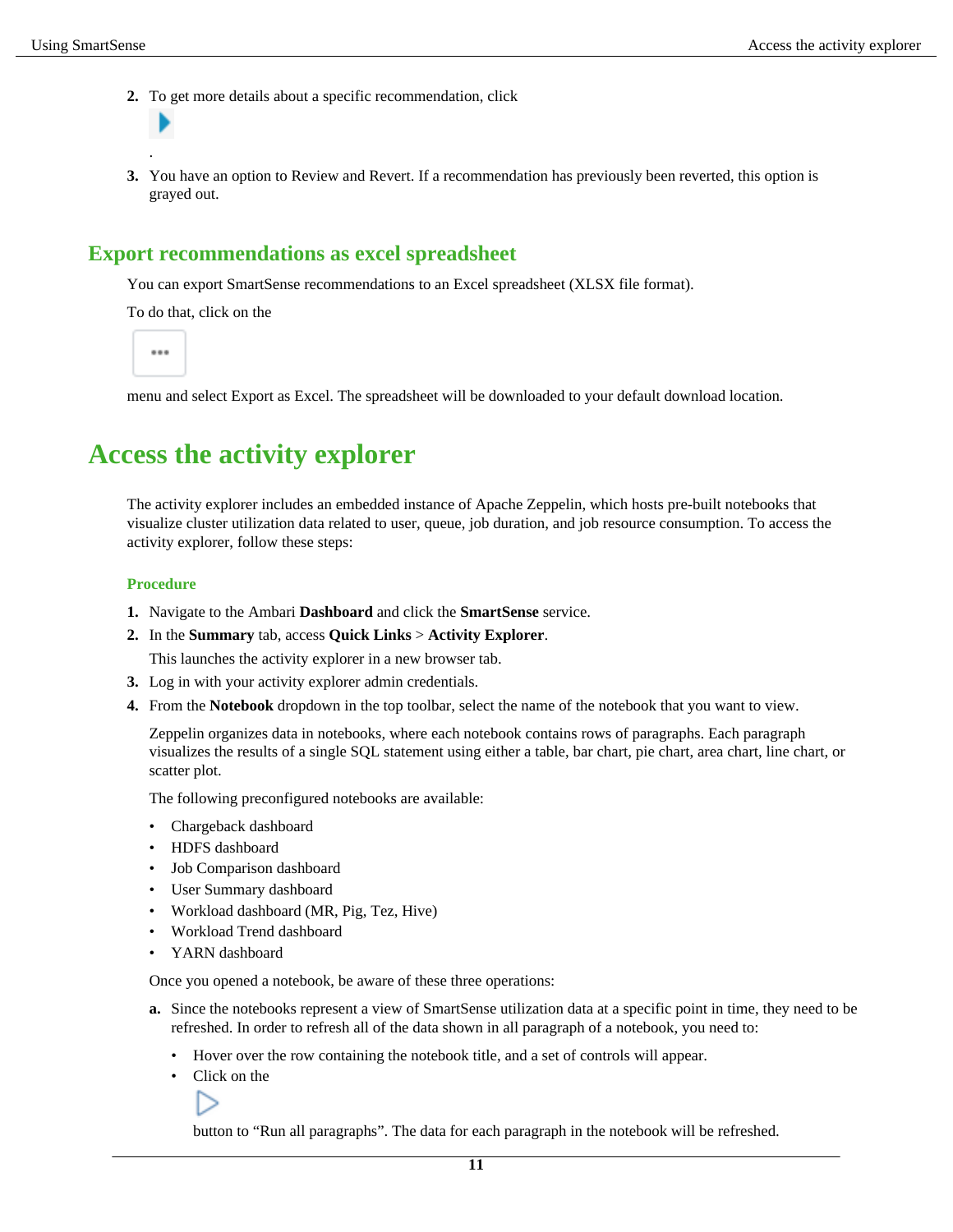**Once** 

- **b.** Top N paragraphs show the top 10 entries by default, but you can change this number by entering a new number in the **Top** input field and then typing enter.
- **c.** Charts have interactive filters that let you select and deselect specific resources by clicking on the circle in the chart legend. For example, if there are four resources being displayed in a chart, and you only want to see four, you can click on a colored circle in the legend to filter it out:



clicked, the inside of the circle will change to white, and the entry will not be displayed in the chart. For example, if you deselect "Hive", the legend will look like this:



### <span id="page-11-0"></span>**Chargeback dashboard**

The Chargeback dashboard helps operators understand which resources are being consumed and what costs are associated with these resources. This dashboard exposes five types of resources:

- CPU Hours (in hours) The amount of CPU used by MapReduce and Tez jobs
- Memory Hours (in gigabytes) The amount of memory consumed by MapReduce and Tez jobs, and length of consumption
- Storage (in gigabytes) The amount of HDFS space being consumed
- Data IO (in gigabytes) The amount of data read and written to HDFS
- Network IO (in gigabytes) The amount of data sent and received over the cluster's network

The information is contained in the following paragraph:

| Paragraph         | <b>Description</b>                                                                                                                                                                                                                 |
|-------------------|------------------------------------------------------------------------------------------------------------------------------------------------------------------------------------------------------------------------------------|
| Chargeback Report | This paragraph lets you associate a financial cost with each of the five resources presented in the previous paragraph.<br>Based on these per unit financial costs, you can see how much should be charged for each resource type. |
|                   | The report also sums up the charge per resource to a per user total, so it's easy to see how much should be charged ba<br>that specific user for their total resource consumption.                                                 |
|                   | The goal is to show how much money each user should be charged for the cluster resources that they have consumed.                                                                                                                  |

### <span id="page-11-1"></span>**HDFS dashboard**

The HDFS dashboard helps operators better understand how HDFS is being used and which users and jobs are consuming the most resources within the file system.

This dashboard includes the following paragraphs:

- File Size Distribution
- Users with Maximum Small Files
- Users with Maximum HDFS Utilization
- HDFS File Size Trend
- HDFS Utilization Trend

Most of these paragraphs have titles that are self-explanatory. A few of them are described below to provide more context: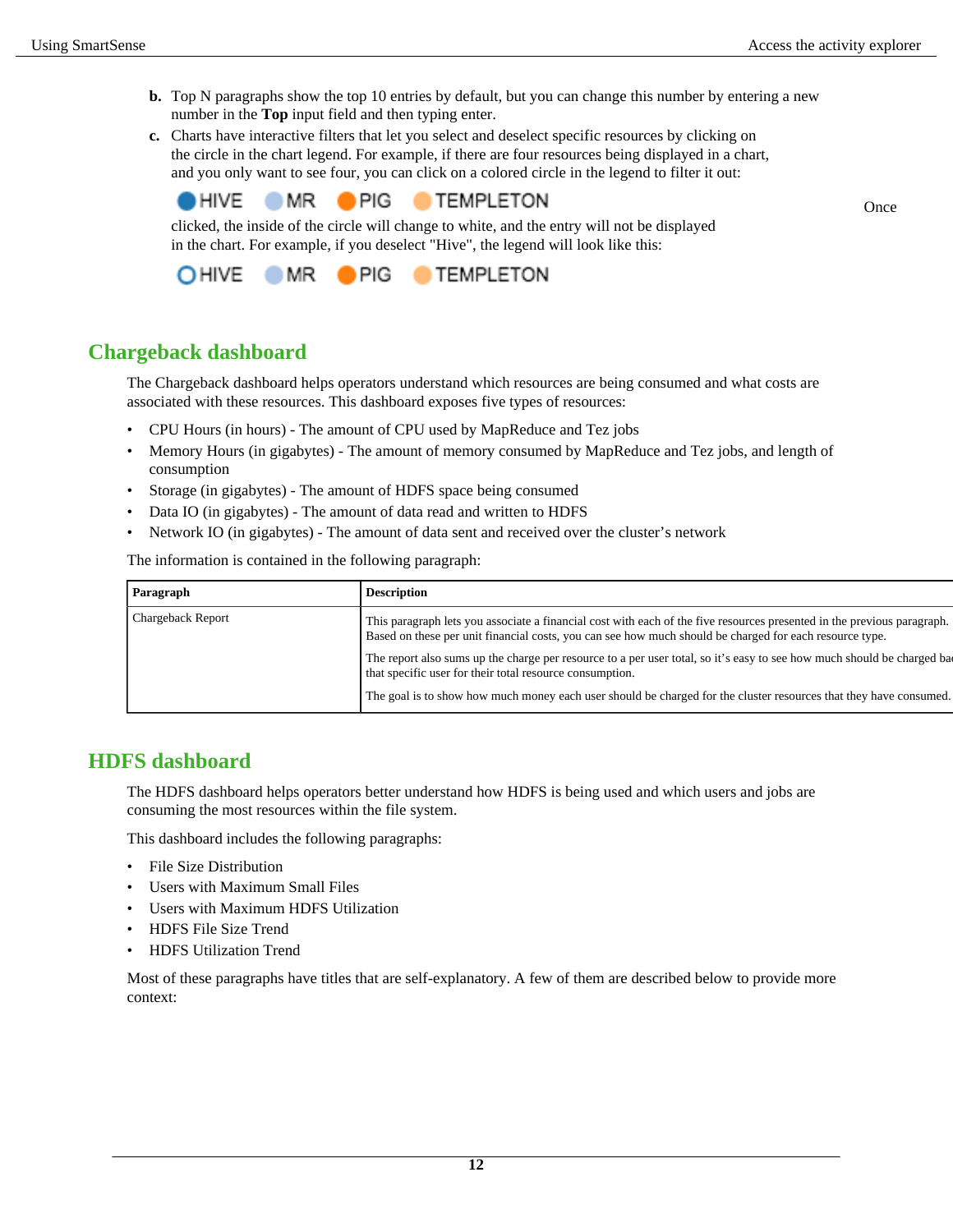| Paragraph                      | <b>Description</b>                                                                                                                                                                                                                                                                                                                                                                                                                                                                                                                 |
|--------------------------------|------------------------------------------------------------------------------------------------------------------------------------------------------------------------------------------------------------------------------------------------------------------------------------------------------------------------------------------------------------------------------------------------------------------------------------------------------------------------------------------------------------------------------------|
| File Size Distribution         | For any large multi-tenant cluster, it's important to identify and keep the proliferation of small files in check. The<br>paragraph displays a pie chart showing the relative distribution of files by file size categorized by Tiny (0-10K), Mini<br>$(10K-1M)$ , Medium $(30M-128M)$ , and Large $(128M+)$ files.<br>The goal is to show how dominant specific file size categories are within HDFS. If there are many small files, you can<br>easily identify (in the next paragraph) who is contributing to those small files. |
| Users with Maximum Small Files | Understanding how prevalent files of specific sizes are is helpful, but the next step is understanding who is responsible<br>creating those files. The goal of this paragraph is to show who is responsible for creating the majority of small files w<br>HDFS.                                                                                                                                                                                                                                                                    |

### <span id="page-12-0"></span>**Job Comparison dashboard**

The Job Comparison dashboard allows you to compare two executions of the same job.

To compare two executions of a job, provide the job IDs under Job To Compare and Job To Compare With, select the units that you would like to use for the results, and then click on the

button.

The following paragraphs are included in the results:

| Paragraph                  | <b>Description</b>                      |
|----------------------------|-----------------------------------------|
| Job Summary Comparison     | Compares specific configuration values. |
| Configuration Differences  | Compares specific configuration values. |
| <b>Counter Differences</b> | Compares counters.                      |

### <span id="page-12-1"></span>**User Summary dashboard**

The User Summary dashboard provides a summary of a specific user's activity (such as HDFS utilization, workload information, and so on) on the cluster.

To obtain this report for a specific user, provide the User Id, select the reporting period for which you would like to see the report, select the units that you would like to use for the results, and then click on the

button.

The following paragraphs are displayed in this report:

- HDFS Utilization
- HDFS File Size Trend
- Workloads Executed
- Data Processed
- CPU Comparison
- Memory Consumption

### <span id="page-12-2"></span>**Workload dashboard (MR, Pig, Tez, Hive)**

The Workload dashboard (MR, Pig, Tez, Hive) provides key information about workloads that use MapReduce or Tez for execution.

This dashboard includes the following paragraphs:

• Longest Running Jobs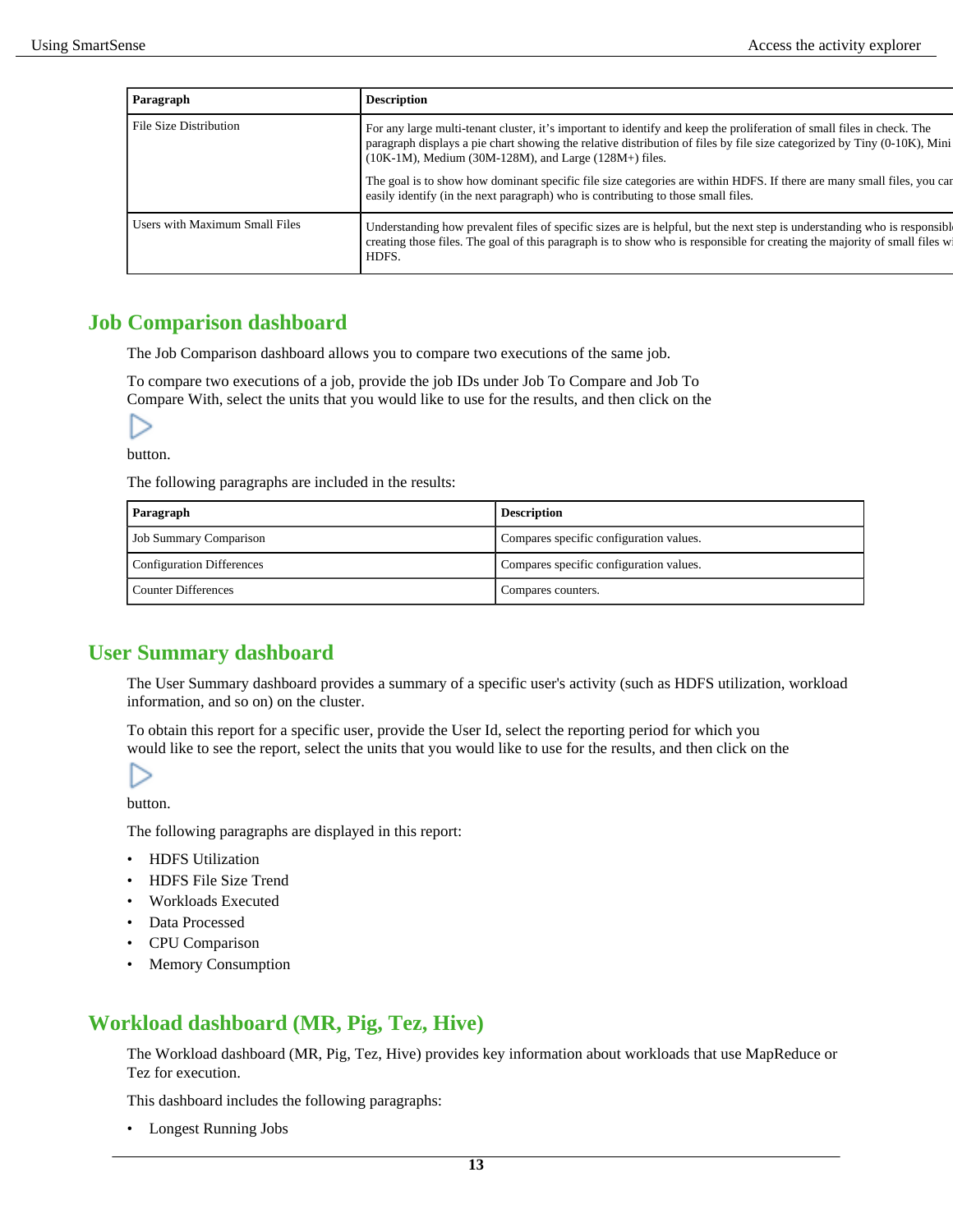- Most Resource Intensive Jobs
- Most Resource Wasting Jobs
- Workloads With Highest HDFS Operations
- Workloads Creating Max HDFS Files
- Workloads With Largest HDFS Writes
- Workloads With Highest CPU Consumption
- Workloads With Most Inefficient Data Read
- Workloads With Most Input Data Explosion
- Job Distribution By Type
- Job Submission Trend By Day.Hour

Most of these paragraphs have titles that are self-explanatory. A few of them are described below to provide more context:

| Paragraph                        | <b>Description</b>                                                                                                                                                                                            |
|----------------------------------|---------------------------------------------------------------------------------------------------------------------------------------------------------------------------------------------------------------|
| Most Resource Wasting Jobs       | Resource wasting is calculated by calculating the difference between the memory asked for and the memory that was<br>actually used.                                                                           |
|                                  | For example, if a job asks for 100 8GB containers but only uses 5GB per container, 3GB per container is considered<br>wasted. This is calculated per job, and the top 10 are listed.                          |
| Job Submission Trend By Day.Hour | This paragraph shows the number of jobs submitted by day and hour with the notation being $\langle \text{day} \rangle$ . Abour >. For examples                                                                |
|                                  | • Monday.1 - 1am on Monday                                                                                                                                                                                    |
|                                  | • Monday.20 - 8pm on Monday                                                                                                                                                                                   |
|                                  | The goal of this dashboard is to identify specific job submission hotspots during the week and day. You can use this<br>information to identify the best time to schedule resource intensive jobs to execute. |

### <span id="page-13-0"></span>**Workload Trend dashboard**

The Workload Trend dashboard provides trends of key execution metrics (time, CPU, memory, amount of data processed, and so on) for all executions of the same job over a period of time.

To obtain this report for a specific workload, provide the workload name, select the reporting period for which you would like to see the report, select the units that you would like to use for the results, and then click on the

button.

This dashboard includes the following trends about your selected workload:

- **Execution Duration**
- Number of Tasks
- Data Processed
- Memory Consumption
- CPU Consumption

### <span id="page-13-1"></span>**YARN dashboard**

The YARN dashboard provides key information for queue, application, container, and NodeManager host metrics.

This dashboard includes the following paragraphs:

- Application Runtime Duration by Queue
- CPU Consumption Per Queue
- Memory Consumption Per Queue
- Applications per Queue